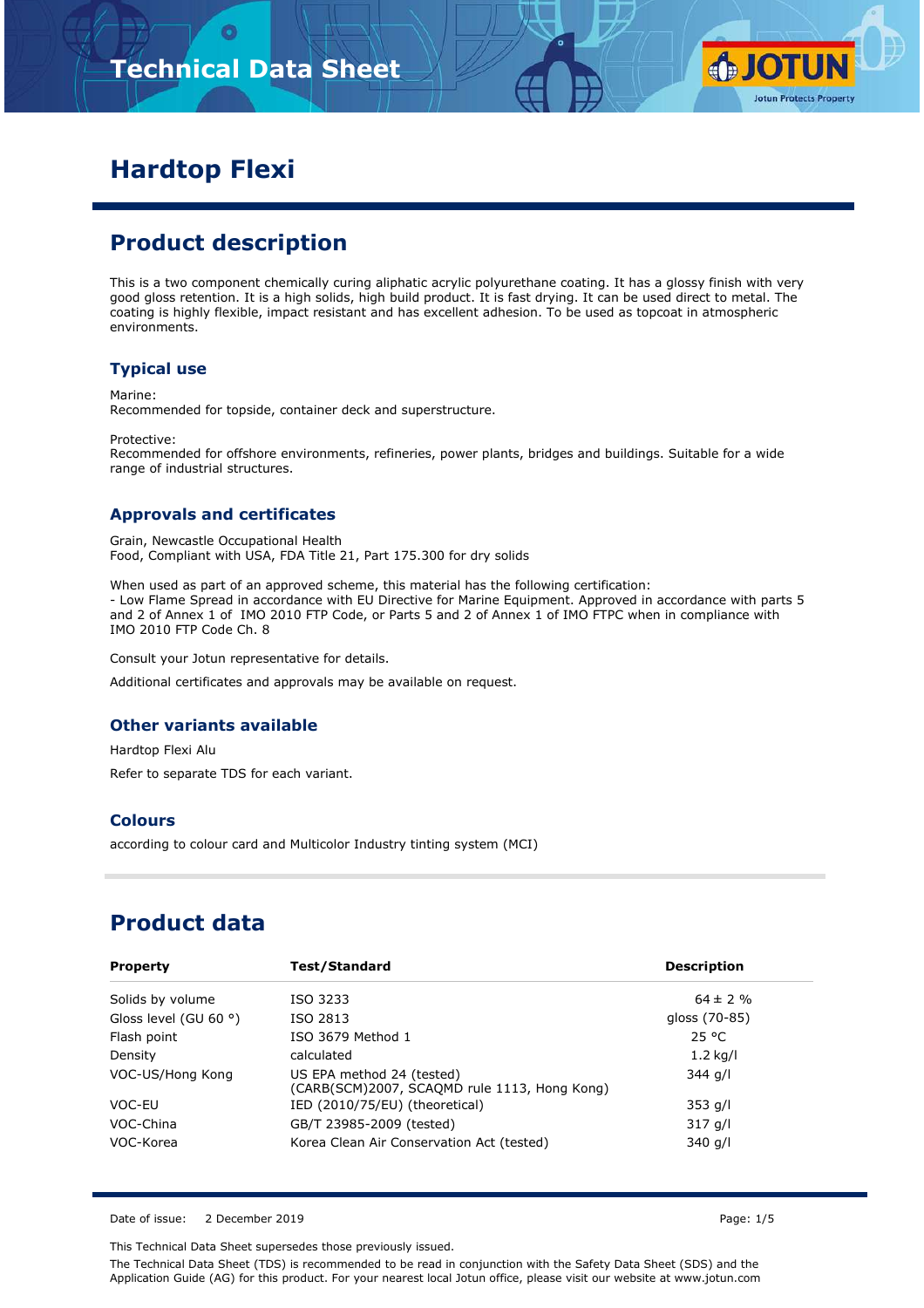

The provided data is typical for factory produced products, subject to slight variation depending on colour. All data is valid for mixed paint.

Gloss description: According to Jotun Performance Coatings' definition.

The gloss may vary depending on the application method.

## **Film thickness per coat**

#### **Typical recommended specification range**

| Dry film thickness         |  | 50 - 150 um                  |  |
|----------------------------|--|------------------------------|--|
| Wet film thickness         |  | $80 - 230$ um                |  |
| Theoretical spreading rate |  | $13 - 4.3$ m <sup>2</sup> /l |  |

Bright colours may need film thickness in the high end of the recommended specification range to achieve opacity.

## **Surface preparation**

To secure lasting adhesion to the subsequent product all surfaces shall be clean, dry and free from any contamination.

#### **Surface preparation summary table**

|                  | Surface preparation                                                                                                                                                            |                                                                                                                                                                      |  |
|------------------|--------------------------------------------------------------------------------------------------------------------------------------------------------------------------------|----------------------------------------------------------------------------------------------------------------------------------------------------------------------|--|
| <b>Substrate</b> | Minimum                                                                                                                                                                        | Recommended                                                                                                                                                          |  |
| Carbon steel     | St 2 (ISO 8501-1)                                                                                                                                                              | Sa 2½ (ISO 8501-1)                                                                                                                                                   |  |
| Stainless steel  | The surface shall be hand or machine<br>abraded with non-metallic abrasives<br>or bonded fibre machine or hand<br>abrasive pads to impart a scratch<br>pattern to the surface. | Abrasive blast cleaning to achieve a<br>surface profile using non-metallic<br>abrasive media which is suitable to<br>achieve a sharp and angular surface<br>profile. |  |
| Aluminium        | The surface shall be hand or machine<br>abraded with non-metallic abrasives<br>or bonded fibre machine or hand<br>abrasive pads to impart a scratch<br>pattern to the surface. | Abrasive blast cleaning to achieve a<br>surface profile using non-metallic<br>abrasive media which is suitable to<br>achieve a sharp and angular surface<br>profile. |  |
| Galvanised steel | The surface shall be clean, dry and<br>appear with a rough and dull profile.                                                                                                   | Sweep blast-cleaning using non-<br>metallic abrasive leaving a clean,<br>rough and even pattern.                                                                     |  |
| Coated surfaces  | Clean, dry and undamaged compatible<br>coating                                                                                                                                 | Clean, dry and undamaged compatible<br>coating                                                                                                                       |  |

## **Application**

### **Application methods**

The product can be applied by

Date of issue: 2 December 2019 **Page: 2/5** 

This Technical Data Sheet supersedes those previously issued.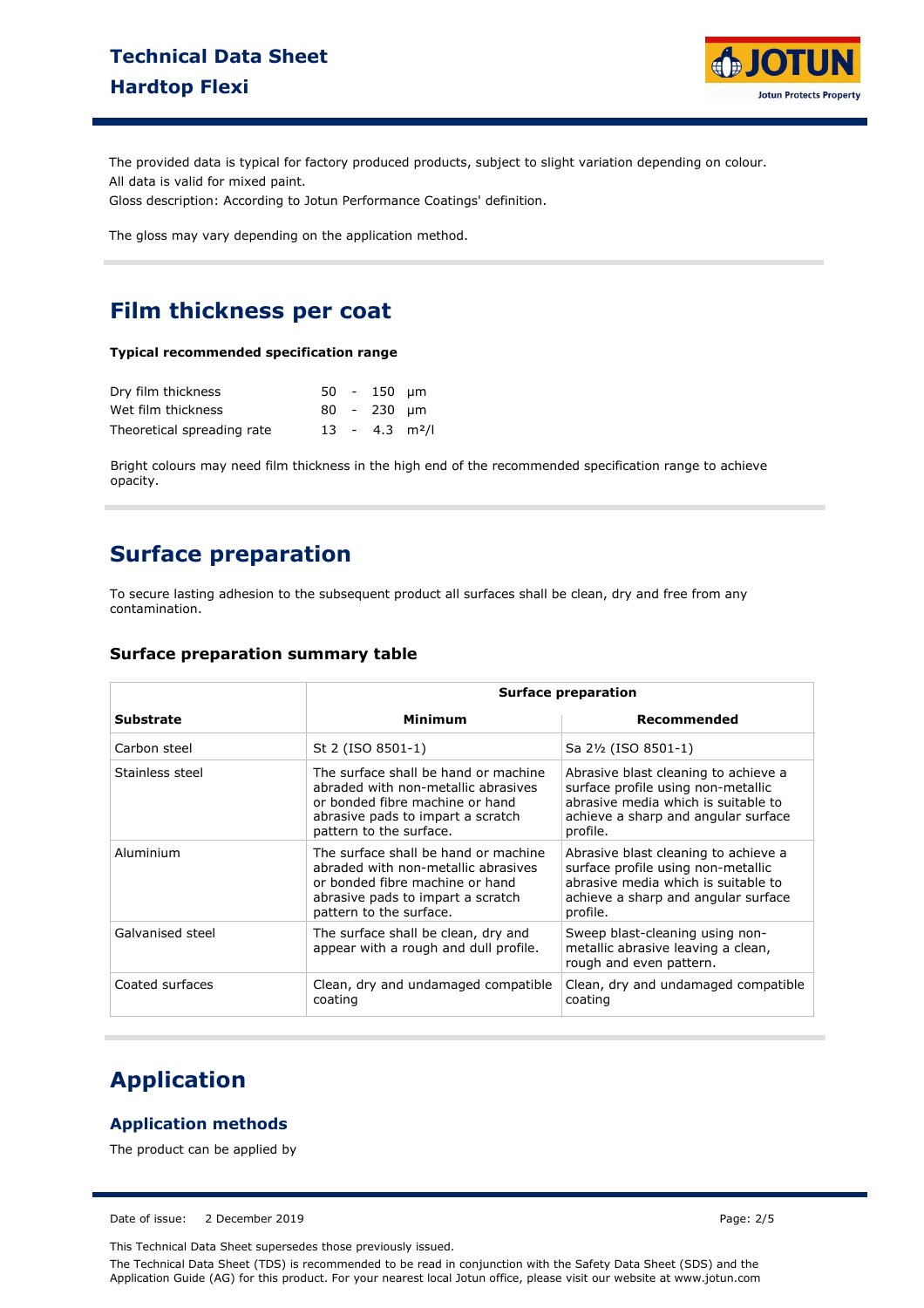## **Technical Data Sheet Hardtop Flexi**



| Spray:  | Use air spray or airless spray.                                              |
|---------|------------------------------------------------------------------------------|
| Brush:  | May be used. Care must be taken to achieve the specified dry film thickness. |
| Roller: | May be used. Care must be taken to achieve the specified dry film thickness. |

### **Product mixing ratio (by volume)**

| Hardtop Flexi Comp A | 4 part(s)    |
|----------------------|--------------|
| Hardtop Flexi Comp B | 1 part $(s)$ |

#### **Thinner/Cleaning solvent**

Thinner: Jotun Thinner No. 10 / Jotun Thinner No. 26 Jotun Thinner No. 26 is supplied and used in USA due to legislation.

#### **Guiding data for airless spray**

| Nozzle tip (inch/1000):           | 15-21                                                |
|-----------------------------------|------------------------------------------------------|
| Pressure at nozzle (minimum):     | 150 bar/2100 psi                                     |
| <b>Guiding data for air spray</b> |                                                      |
| Nozzle tip:                       | HVLP: 13-21 (inch/1000) / Pressure pot: 1.3-2.1 (mm) |
| Pressure at nozzle (minimum):     | HVLP: 2.4 bar/34 psi / Pressure pot: 2.4 bar/34 psi  |

# **Drying and Curing time**

| Substrate temperature     |      | $5^{\circ}$ C 10 °C 23 °C 40 °C |           |       |
|---------------------------|------|---------------------------------|-----------|-------|
| Surface (touch) dry       | 6 h  | 3h 1.5h 1.h                     |           |       |
| Walk-on-dry               | 16 h |                                 | 8 h4 h    | 2 h   |
| Dry to over coat, minimum | 12 h |                                 | 6 h3h     | 1.5 h |
| Dried/cured for service   | 15 d |                                 | 10d 7d 4d |       |

For maximum overcoating intervals, refer to the Application Guide (AG) for this product.

Drying and curing times are determined under controlled temperatures and relative humidity below 85 %, and at average of the DFT range for the product.

Surface (touch) dry: The state of drying when slight pressure with a finger does not leave an imprint or reveal tackiness.

Walk-on-dry: Minimum time before the coating can tolerate normal foot traffic without permanent marks, imprints or other physical damage.

Dry to over coat, minimum: The recommended shortest time before the next coat can be applied.

Dried/cured for service: Minimum time before the coating can be permanently exposed to the intended environment/medium.

Date of issue: 2 December 2019 **Page: 3/5** Page: 3/5

This Technical Data Sheet supersedes those previously issued.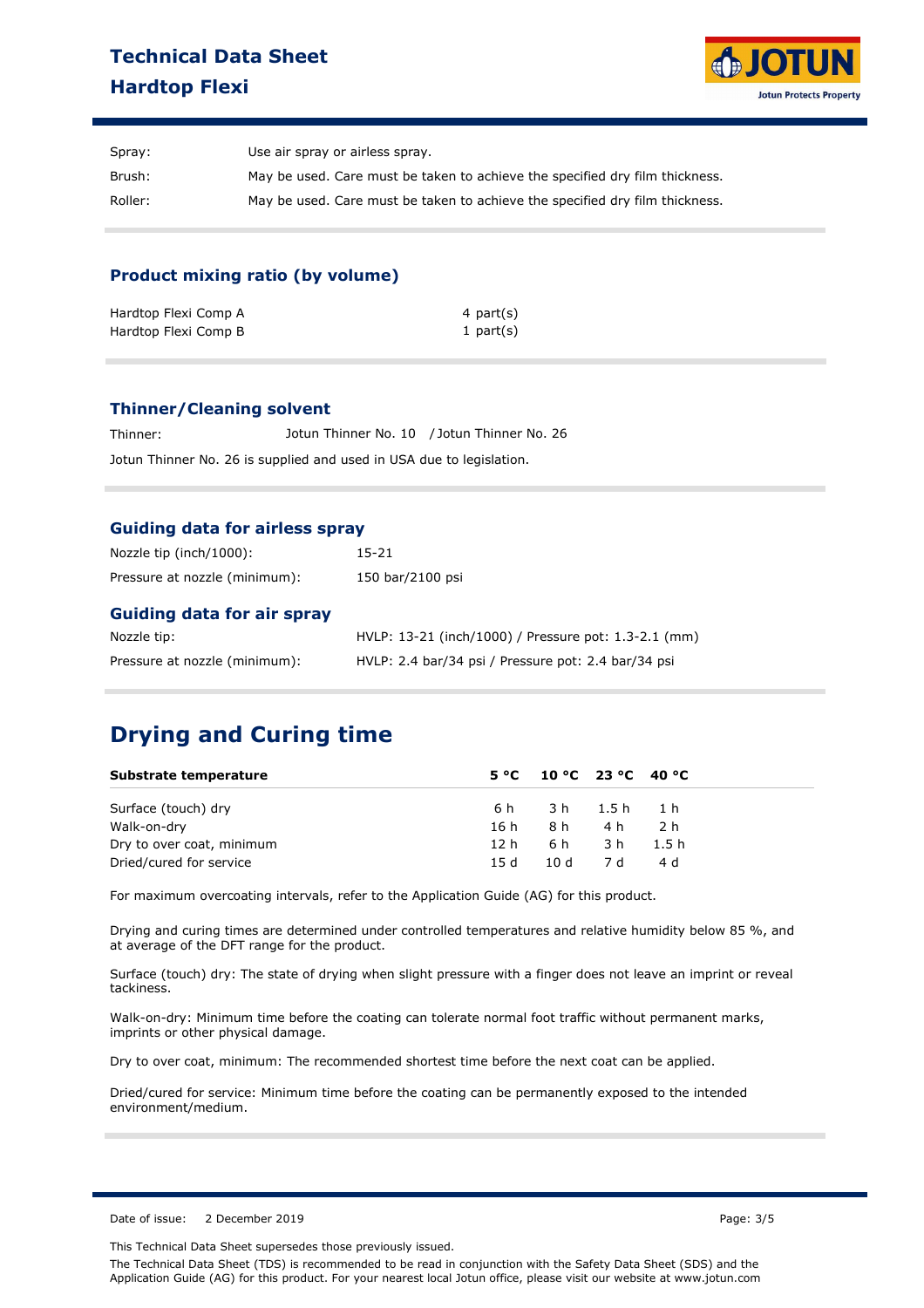

## **Induction time and Pot life**

| <b>Paint temperature</b> | 23 °C |  |
|--------------------------|-------|--|
| Pot life                 | 1 h   |  |

## **Heat resistance**

|                  | Temperature |        |  |
|------------------|-------------|--------|--|
|                  | Continuous  | Peak   |  |
| Dry, atmospheric | 120 °C      | 140 °C |  |

Resistant to spills of most oils, aliphatic petroleum products and non aggressive chemicals.

Peak temperature duration max. 1 hour.

The temperatures listed relate to retention of protective properties. Aesthetic properties may suffer at these temperatures.

# **Product compatibility**

Depending on the actual exposure of the coating system, various primers and topcoats can be used in combination with this product. Some examples are shown below. Contact Jotun for specific system recommendation.

Previous coat: epoxy, zinc epoxy, epoxy mastic, polyurethane

# **Packaging (typical)**

|                      | <b>Volume</b> | <b>Size of containers</b> |  |  |
|----------------------|---------------|---------------------------|--|--|
|                      | (litres)      | (litres)                  |  |  |
| Hardtop Flexi Comp A | 4/16          | 5/20                      |  |  |
| Hardtop Flexi Comp B | 1/4           | 1/5                       |  |  |

The volume stated is for factory made colours. Note that local variants in pack size and filled volumes can vary due to local regulations.

## **Storage**

The product must be stored in accordance with national regulations. Keep the containers in a dry, cool, well ventilated space and away from sources of heat and ignition. Containers must be kept tightly closed. Handle with care.

### **Shelf life at 23 °C**

| Hardtop Flexi Comp A | 24 month(s) |
|----------------------|-------------|
| Hardtop Flexi Comp B | 48 month(s) |

Date of issue: 2 December 2019 **Page: 4/5** Page: 4/5

This Technical Data Sheet supersedes those previously issued.